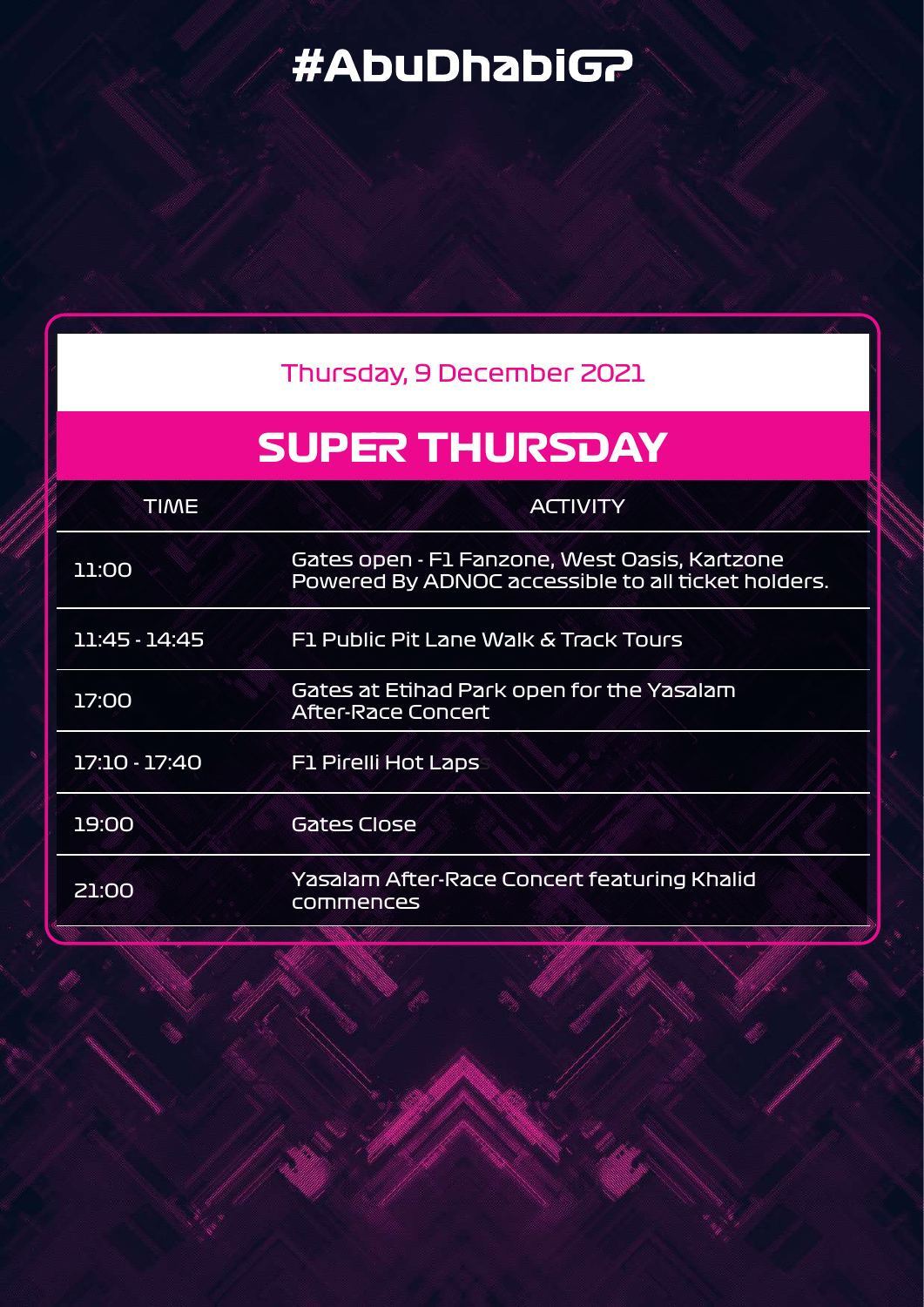# #AbuDhabiGP

#### Friday, 10 December 2021

# **FAMILY FRIDAY**

| <b>TIME</b>   | <b>ACTIVITY</b>                                                                            |  |
|---------------|--------------------------------------------------------------------------------------------|--|
| 10:00         | Gates open -all oasis areas are accessible                                                 |  |
| 10:40 - 11:10 | FIA F4 UAE Practice Session (timings TBC)                                                  |  |
| 11:35 - 12:20 | <b>FIA F2 Practice Session</b>                                                             |  |
| 13:00 - 13:45 | Support Pit Lane Walk (F2 & F4 UAE)                                                        |  |
| 13:30 - 14:30 | <b>FIA F1 First Practice Session</b>                                                       |  |
| 14:40 - 15:10 | <b>F1 Pirelli Hot Laps</b>                                                                 |  |
| 14.45 - 15.45 | Paddock Club Pit Lane Walk (for Paddock Club ticket<br>holders only)                       |  |
| 15:15 - 15.45 | Paddock Club Truck Tour (for Paddock Club ticket holders only)                             |  |
| 16.00 - 16:20 | FIA F4 UAE Qualifying Session (timings TBC)                                                |  |
| 17:00 - 18:00 | <b>FIA F1 Second Practice Session</b>                                                      |  |
| 18:00         | Gates at Etihad Park open for the Yasalam After-Race Concert                               |  |
| 18:25 - 18:55 | FIA F2 Qualifying Session                                                                  |  |
| 19:00 - 19:30 | Paddock Club Truck Tour (for Paddock Club ticket holders only)                             |  |
| 19:00 - 20:00 | Paddock Club Pit Lane Walk (for Paddock Club ticket holders only)                          |  |
| <b>20:00</b>  | Gates close*                                                                               |  |
| 21:00         | Yasalam After-Race Concert featuring Stormzy commences                                     |  |
|               | *North Oasis F&B Outlets will be operational for additional half hour<br>from Gate Closing |  |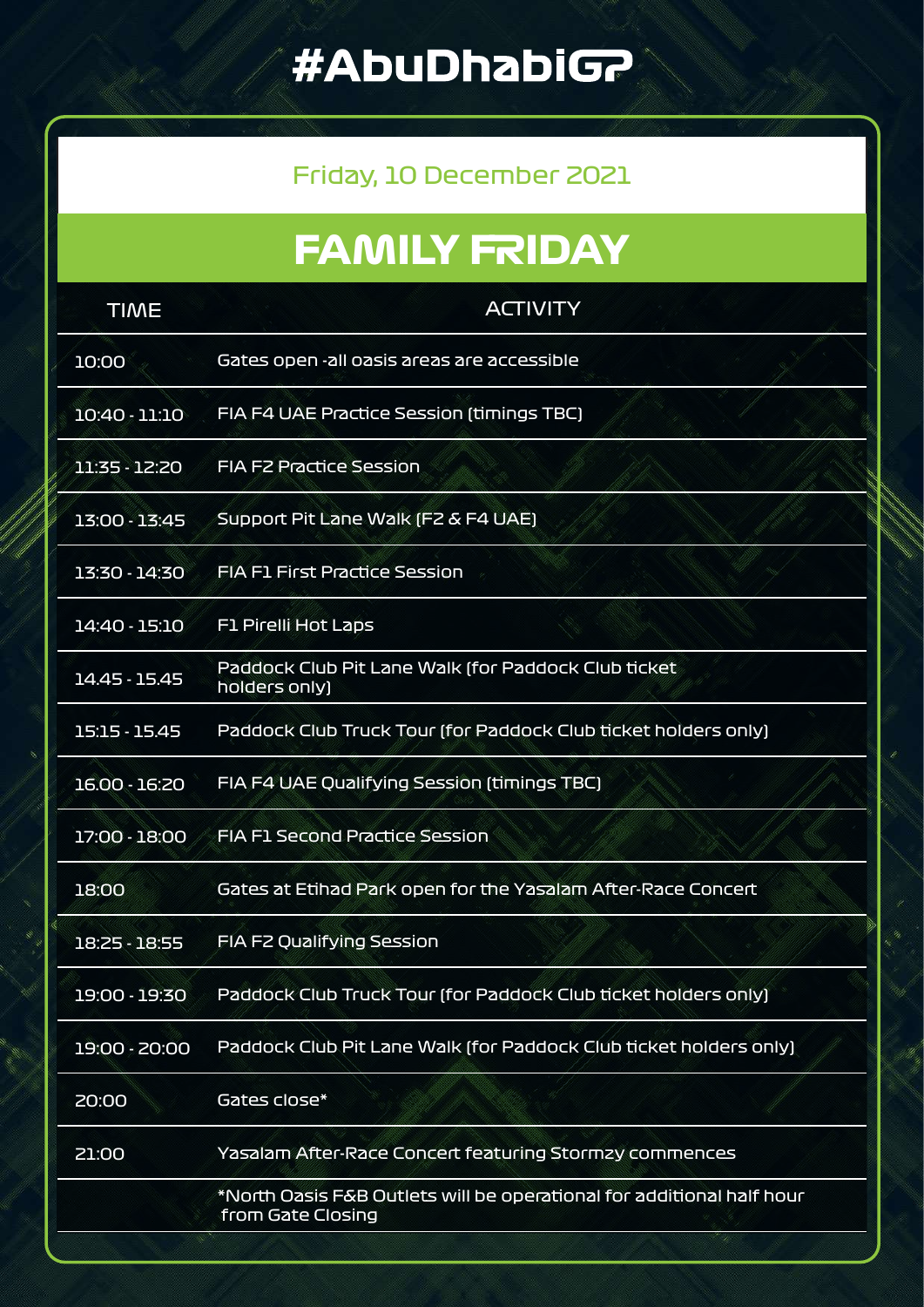### **#AbuDhabiGP**

#### Saturday, 11 December 2021

# **QUALI SATURDAY**

| <b>TIME</b>   | <b>ACTIVITY</b>                                                                            |
|---------------|--------------------------------------------------------------------------------------------|
| 10:00         | Gates open - all oasis areas are accessible                                                |
| 11:00 - 11:30 | FIA F4 UAE First Race (25 mins) (timings TBC)                                              |
| 12:20 - 13:10 | FIA F2 First Race (23 Laps or 45 mins + 1 lap)                                             |
| 14:00 - 15:00 | <b>FIA F1 Third Practice Session</b>                                                       |
| 15:10 - 15:40 | Paddock Club Truck Tour (for Paddock Club ticket holders only)                             |
| 15:10 - 16:10 | Paddock Club Pit Lane Walk (for Paddock Club ticket holders only)                          |
| 15:45 - 16:05 | <b>F1 Pirelli Hot Laps</b>                                                                 |
| 16:10 - 16:20 | Aston Martin Valkyrie Demonstration on the track                                           |
| 17:00 - 18:00 | FIA F1 Qualifying Session                                                                  |
| 18:00         | Gates at Etihad Park open for the Yasalam After-Race Concert                               |
| 18:45 - 19:35 | FIA F2 Second Race (23 Laps or 45 Mins + 1 Lap)                                            |
| 19:40 - 20:10 | Paddock Club Truck Tour (for Paddock Club ticket holders only)5                            |
| 19:40 - 20:40 | Paddock Club Pit Lane Walk (for Paddock Club ticket holders only)                          |
| 20:00         | Gates close*                                                                               |
| 21:00         | Yasalam After-Race Concert featuring Lewis Capaldi commences                               |
|               | *North Oasis F&B Outlets will be operational for additional half hour<br>from Gate Closing |